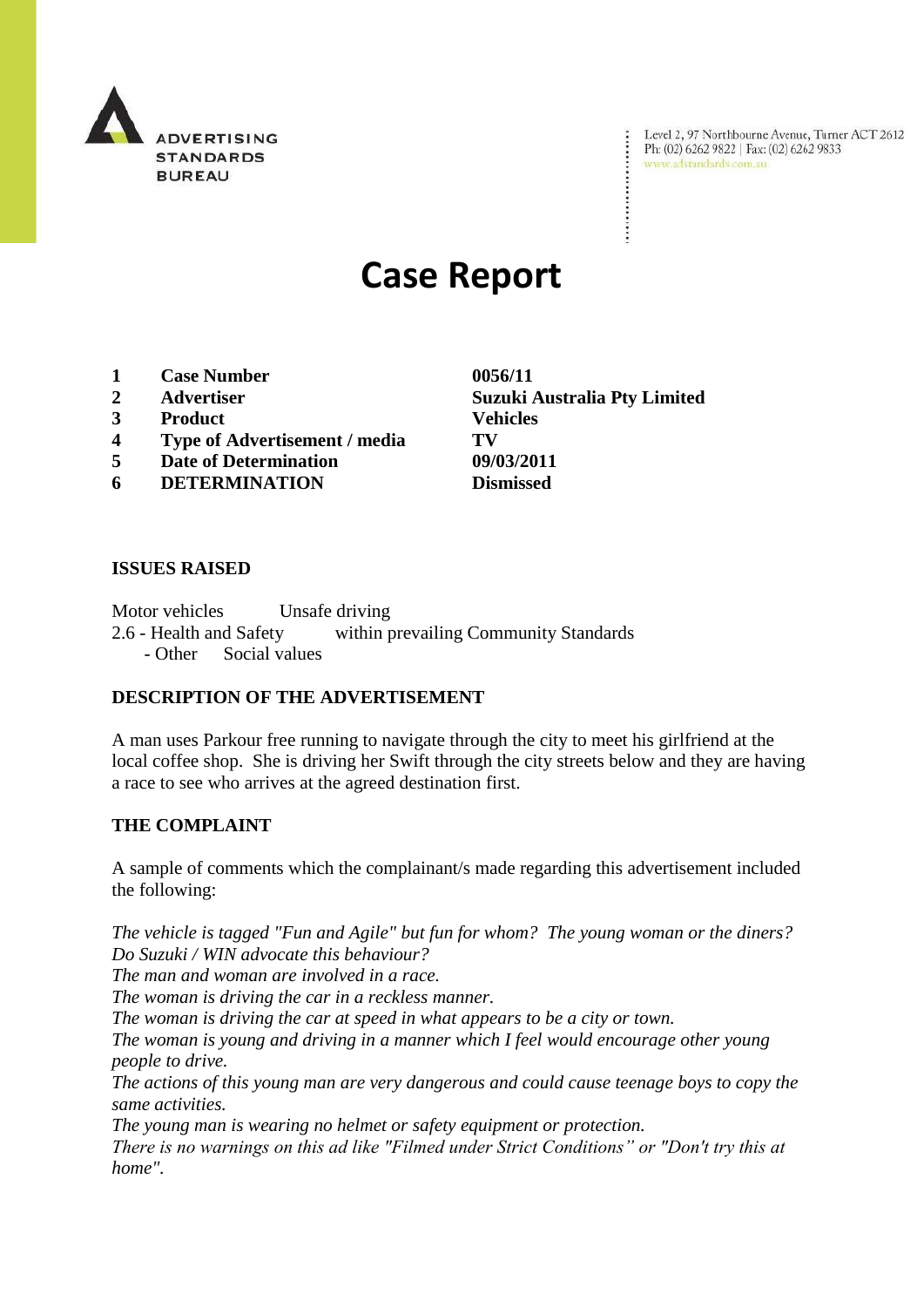*My son is at this time on crutches with a smashed knee cap from doing this type of activity with his mates. An advertisement that projects this type of activity is dangerous and unsafe and has no visible linkage to selling a motor car. It projects unsafe behaviours to teenagers and the linkage to a car is very stupid and dumb. Is it projecting taking risks in your life is OK so do it on the* 

*road is also the same???*

## **THE ADVERTISER'S RESPONSE**

Comments which the advertiser made in response to the complainant/s regarding this advertisement include the following:

*Suzuki Australia Pty Ltd are extremely committed to ensuring that all of our advertising meets the guidelines set out in section 2 of the AANA Code of Ethics and the FCAI's Code of Practise for Motor Vehicle Advertising.*

*Suzuki Australia strongly believe that no part of section 2 of the AANA Code of Ethics has been contravened in that the advertisement does not discriminate or vilify; does not portray any violence; has no sexual references; and has no strong or obscene language.*

*The advertisement meets all requirements of the FCAI's Code of Practise for Motor Vehicle Advertising as it depicts no dangerous, reckless or illegal driving. The vehicle is always travelling below speed limits, with the driver always wearing a seatbelt and obeying all other traffic regulations. The inner city driving is simply showing that Swift's small size helps it to navigate tight, inner city streets and lanes.*

*The TVC includes the use of "Parkour", which is recognised internationally and in Australia by associations like the Australian Parkour Association. "Parkour" is growing in popularity and has featured on many movies and recently on Top Gear. Chris Patton, 23, who stars in the commercial is one of Australia's top practitioners of Parkour and is currently working on films overseas.*

*The Swift commercial has received a PG rating from CAD, and is only aired in programs where parental guidance is recommended. It is not aired in or adjacent to any children's programming or is it aired in the news.*

### **THE DETERMINATION**

The Advertising Standards Board ("Board") considered whether this advertisement breaches section 2 of the Advertiser Code of Ethics (the "Code").

The Board noted the complainant's concern that the advertisement projects dangerous and unsafe behaviours. The woman is driving the car in a reckless manner and the young man is wearing no helmet or safety equipment or protection.

The Board viewed the advertisement and noted the advertiser"s response.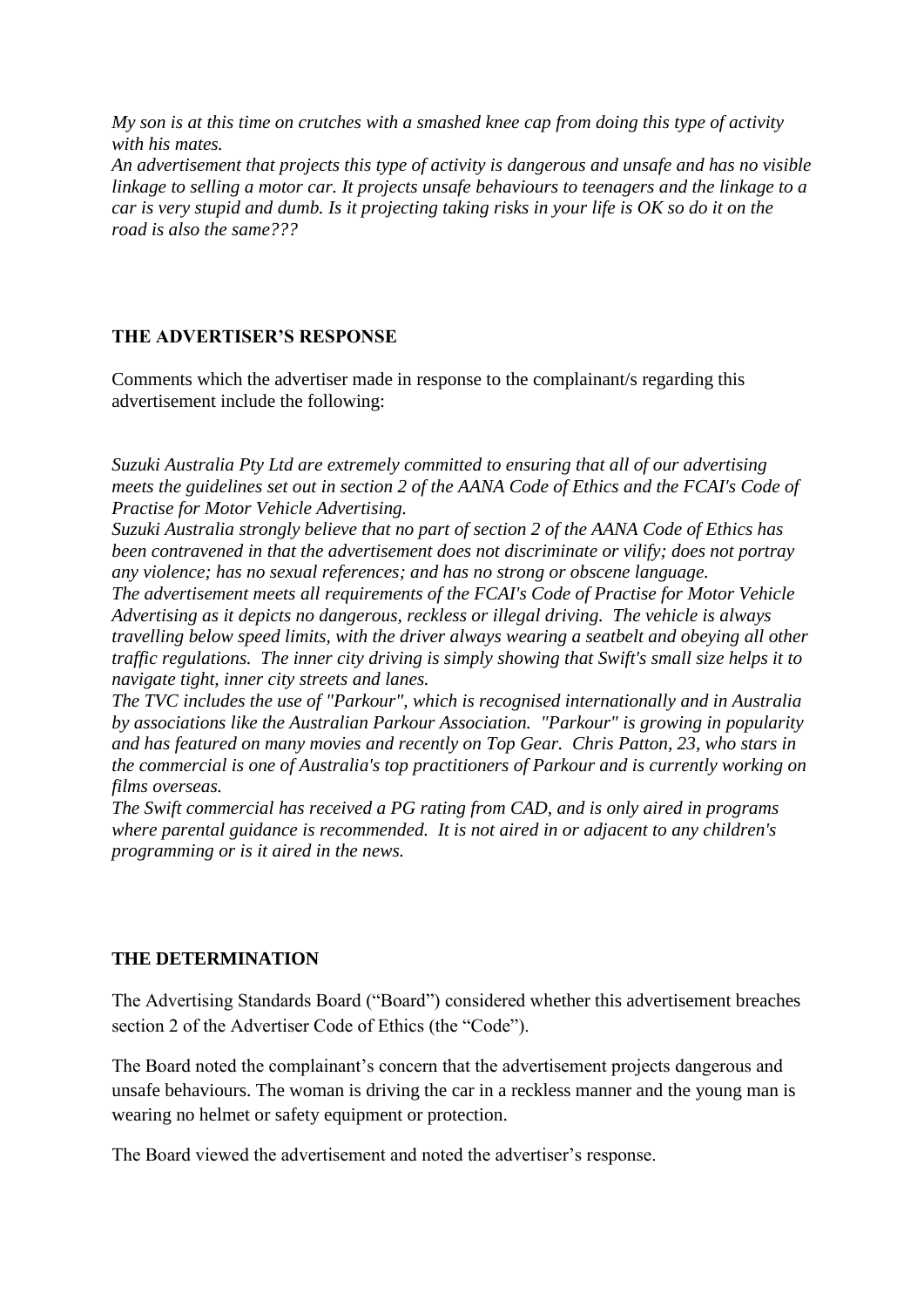The Board considered whether the advertisement was in breach of section 2.6 of the Code. Section 2.6 of the Code states: "Advertising or Marketing Communications shall not depict material contrary to Prevailing Community Standards on health and safety".

The Board noted the advertiser's response that the TVC includes the use of "Parkour", which is recognised internationally and in Australia by associations like the Australian Parkour Association. In a physical sense Parkour can be described as to "Move in such a way, with any movement, that will help you gain the most ground on someone/something as if escaping from someone/something or chasing toward someone/something." (http://parkourpedia.com/about/what-is-parkour).

The Minority of the Board considered that the depiction of the man jumping over and around buildings was a realistic depiction of extreme physical behaviour that would not be well recognised as a specialist sport or activity. The minority of the Board considered that the behaviour of the man would be contrary to community standards on safe behaviour.

The Majority of the Board however considered that the advertisement depicts a man undertaking extreme physical activity in a manner that would not be considered to be normal or recommended behaviour. The Majority of the Board considered that the depiction was unlikely to encourage people to undertake such activity on their own and did not therefore depict material contrary to prevailing community standards on safety.

Based on the above, the Board determined that the advertisement did not depict material contrary to prevailing community standards on health and safety and did not breach section 2.6 of the Code.

The Board then considered whether the advertisement was in breach of the Federal Chamber of Automotive Industries (FCAI) Code. The Board noted that, although the advertisement does not depict many images of the vehicle, it is clearly an advertisement for a motor vehicle and therefore is required to meet the requirements of the FCAI Code.

The Board noted the complainant's concern that the advertisement depicts a woman driving a car in a reckless manner and at speed.

The Board viewed the advertisement and noted the advertiser"s response that the advertisement does not depict any dangerous, reckless or illegal driving.

The Board first considered section 2 (a) of the FCAI Code which states that advertisements must not depict: "Unsafe driving, including reckless and menacing driving that would breach any Commonwealth law or the law of any State or Territory in the relevant jurisdiction in which the advertisement is published or broadcast dealing with road safety or traffic regulation, if such driving were to occur on a road or road-related area, regardless of where the driving is depicted in the advertisement".

The Board noted that there are a number of images of the vehicle manoeuvring around the city, a slight screech of tyres and the graffiti on the wall "All new Swift. More Fun. More Swift." The Board considered that the concept of the advertisement – the car racing the